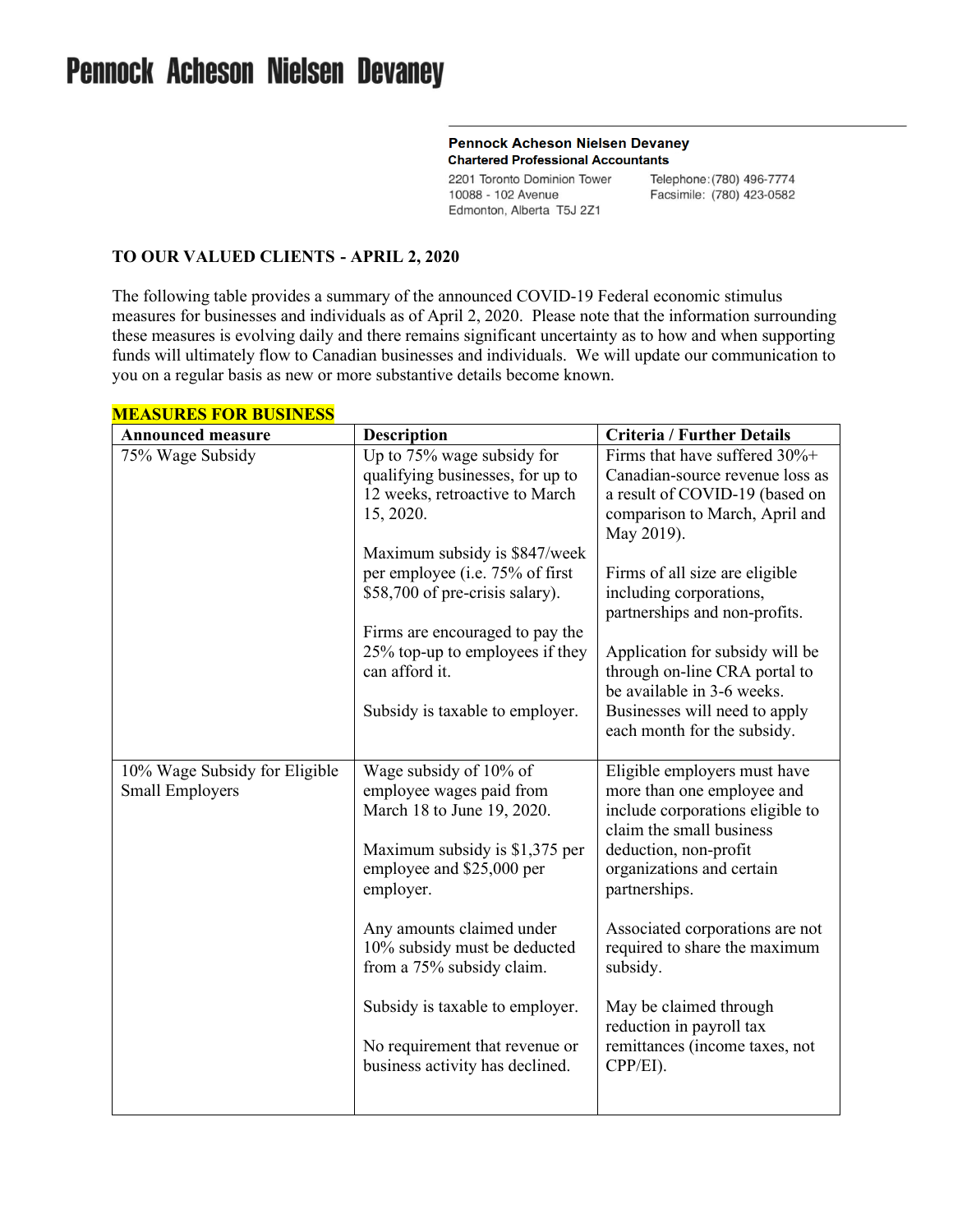| <b>Announced measure</b>                                                                         | <b>Description</b>                                                                                                                                                                                                                                                                                                                                                                                                                                | <b>Criteria / Further Details</b>                                                                                                                                                                                                                                                                                          |
|--------------------------------------------------------------------------------------------------|---------------------------------------------------------------------------------------------------------------------------------------------------------------------------------------------------------------------------------------------------------------------------------------------------------------------------------------------------------------------------------------------------------------------------------------------------|----------------------------------------------------------------------------------------------------------------------------------------------------------------------------------------------------------------------------------------------------------------------------------------------------------------------------|
| Extension of deadlines for<br>income tax filings and income<br>tax payments                      | Corporate income tax return<br>filing deadline extended to June<br>1, 2020 for any returns<br>otherwise due between March<br>18 and May 31.<br>Deadline to make corporate tax<br>payments and instalments under<br>Part I of the Income Tax Act<br>extended to September 1, 2020<br>for any taxes otherwise due<br>between March 18 and August<br>31.<br>Extensions do not apply to<br>payroll tax or income taxes<br>under Part IV or Part XIII. | As per existing requirements<br>under the Income Tax Act.<br>Province of Alberta has<br>announced identical extension<br>on provincial corporate tax<br>filing and payment deadlines.                                                                                                                                      |
| Deferral of GST/HST Payments<br>and Import/Export Duties                                         | Businesses (including self-<br>employed individuals) can defer<br>payments and instalments of<br>GST/HST and import/export<br>duties until June 30, 2020 for<br>any amounts otherwise payable<br>on or after March 27, 2020.<br>GST/HST deferral applies to<br>businesses that file GST returns<br>on monthly, quarterly or annual<br>basis.<br>For customs duty payments,<br>deferral will include amounts<br>owing for March, April and<br>May. | Despite the deferral of<br>GST/HST payments, it appears<br>that the filing deadlines for GST<br>returns have not changed.<br>Businesses in need of<br>information about their customs<br>duty payment obligations may<br>contact the Canada Border<br>Services Agency or refer to its<br>website (https://cbsa-asfc.gc.ca) |
| Extension of filing deadlines for<br>partnerships, trusts and non-<br>resident payment reporting | Deadlines for filing December<br>31, 2019 T5013 partnership<br>returns, T3 trust returns and<br>NR4 returns have been extended<br>to May 1, 2020.                                                                                                                                                                                                                                                                                                 | As per existing requirements<br>under the Income Tax Act.                                                                                                                                                                                                                                                                  |
| Farm Credit Canada (FCC)<br>lending                                                              | FCC has received an<br>enhancement to its capital base<br>that will allow for an additional<br>\$5 billion in lending capacity.                                                                                                                                                                                                                                                                                                                   | Customers may contact their<br>FCC relationship manager or the<br>FCC Customer Service Centre<br>$(1 - 888 - 332 - 3301)$ .                                                                                                                                                                                                |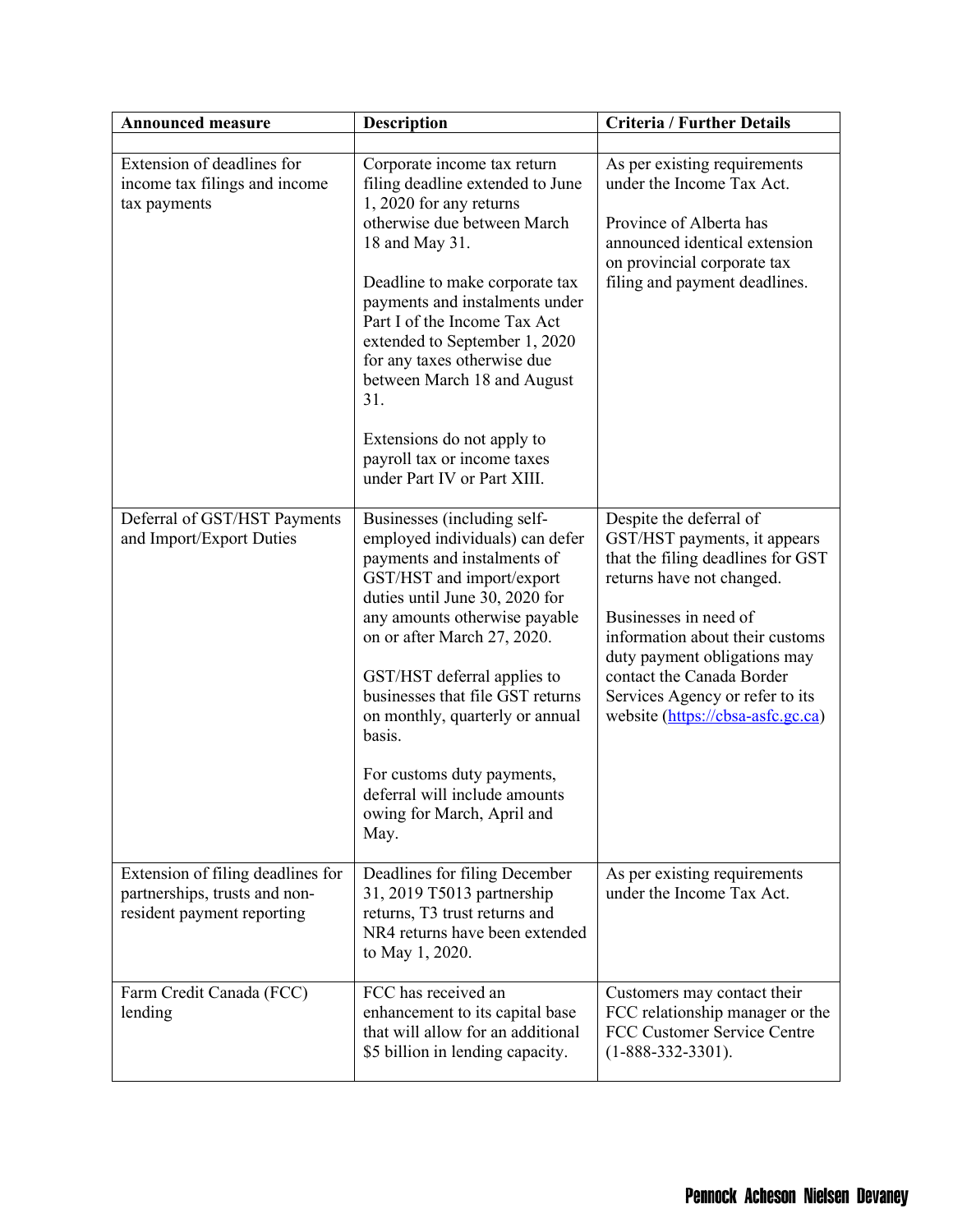| <b>Announced measure</b>            | <b>Description</b>                  | <b>Criteria / Further Details</b>   |
|-------------------------------------|-------------------------------------|-------------------------------------|
| <b>Business Credit Availability</b> | Provides interest-free loans of     | Businesses seeking support          |
| Program (BCAP) - Canada             | up to $$40,000$ to small            | through BCAP should contact         |
| <b>Emergency Business Account</b>   | businesses and not-for-profits to   | the financial institutions with     |
|                                     | help cover operating costs.         | whom they have a pre-existing       |
|                                     |                                     | relationship.                       |
|                                     | 25% of the loan (up to $$10,000$ )  |                                     |
|                                     | will be forgiven if it is repaid on | If the needs of the client exceed   |
|                                     | or before December 31, 2022.        | the level of support the financial  |
|                                     |                                     | institution is able to provide, the |
|                                     | Organizations qualify if they       | financial institution will work     |
|                                     | paid between \$50,000 and \$1       | alongside BDC or EDC to             |
|                                     | million in total payroll in 2019    | access additional resources the     |
|                                     |                                     | Government has made available       |
|                                     |                                     | under BCAP.                         |
|                                     |                                     |                                     |
| <b>Business Credit Availability</b> | EDC and BDC are working with        | For more information, refer to      |
| Program                             | financial institutions to issue     | EDC's website (https://edc.ca)      |
| (BCAP) - Loan Guarantees and        | new operating credit and cash       | and BDC's website                   |
| Co-Lending Program for Small        | flow term loans of up to            | $(\frac{https://www.bdc.ca)}$       |
| and Medium-Sized Enterprises        | \$6.25 million to SMEs.             |                                     |
|                                     |                                     |                                     |

### **MEASURES FOR INDIVIDUALS**

| <u>VIEASUNES FUN INDIVIDUALS</u>            |                                                                                                                                                                                                                                                                                                                                                                            |                                                                                                                                                                                                                                                                                                                                                                                                                                                                                                                                                                                                              |  |  |
|---------------------------------------------|----------------------------------------------------------------------------------------------------------------------------------------------------------------------------------------------------------------------------------------------------------------------------------------------------------------------------------------------------------------------------|--------------------------------------------------------------------------------------------------------------------------------------------------------------------------------------------------------------------------------------------------------------------------------------------------------------------------------------------------------------------------------------------------------------------------------------------------------------------------------------------------------------------------------------------------------------------------------------------------------------|--|--|
| <b>Announced measure</b>                    | <b>Description</b>                                                                                                                                                                                                                                                                                                                                                         | <b>Criteria / Further Details</b>                                                                                                                                                                                                                                                                                                                                                                                                                                                                                                                                                                            |  |  |
| Canada Emergency Response<br>Benefit (CERB) | Taxable benefit of \$2,000 per<br>month for up to 4 months for<br>workers.<br>Available to workers (including<br>wage earners and self-employed<br>individuals) who stop working<br>due to COVID-19 and do NOT<br>have access to paid leave or<br>other income support such as<br>Employment Insurance.<br>Program is effective from March<br>15, 2020 to October 3, 2020. | Includes workers who are sick,<br>quarantined, or taking care of<br>someone who is sick with<br>COVID-19.<br>Includes working parents who<br>must stay home to care for<br>children that are sick or need<br>additional care because of<br>school and daycare closures.<br>Includes workers who still have<br>their employment but are not<br>being paid because there is<br>currently insufficient work.<br>CERB will be accessible<br>through a secure web portal<br>starting in early April.<br>Applicants will also be able to<br>apply via an automated<br>telephone line or via a toll-free<br>number. |  |  |